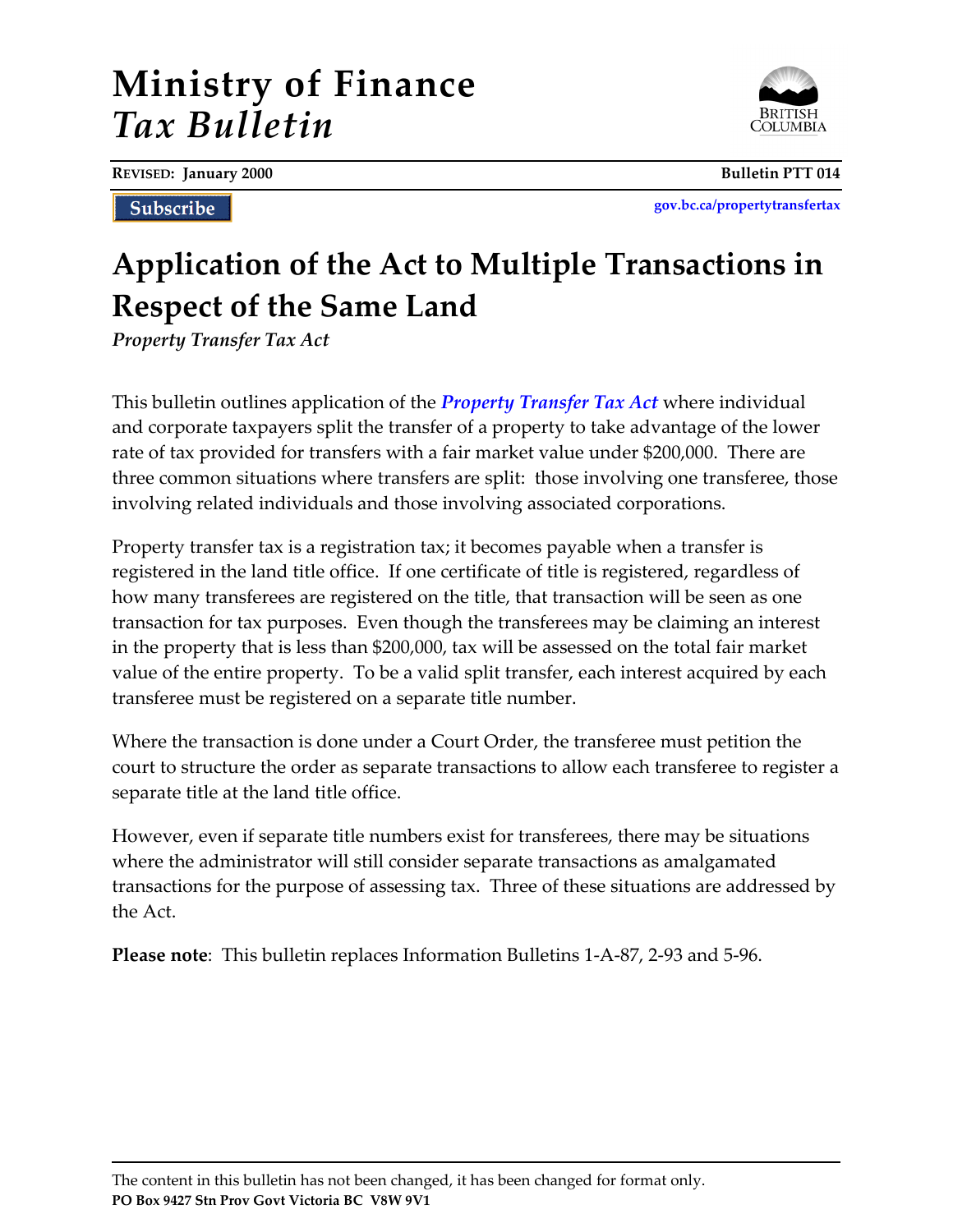| <b>Table of Contents</b>                |
|-----------------------------------------|
|                                         |
| <b>Split Transactions Involving One</b> |
| <b>Split Transactions Involving</b>     |
| <b>Split Transaction Involving</b>      |

### **Recent Legislative Amendments**

On May 1, 1996, the *[Budget Measures Implementation Act](https://www.leg.bc.ca/pages/bclass-legacy.aspx#/content/legacy/web/35th5th/1st_read/gov02-1.htm)* was introduced to amend the *Property Transfer Tax Act*. The amendments address situations where associated corporations split transactions to take advantage of the progressive tax rate. If certain conditions are met, the apparently separate transactions will be taxed as one transaction.

## **Split Transaction Involving One Transferee**

Under section 3(2), where a purchaser acquires an interest in a property, and within six months acquires another interest in the same property, the rate of tax will be based on the total fair market value of both interests in the property. Despite registering two transfers in the land title office, the Act treats them as one transfer for tax purposes. For split purchases of one property to be valid for the purposes of the Act, they must be held by different, unrelated people.

## **Split Transactions Involving Related Individual Transferees**

Under section 3(3), where a purchaser acquires an interest in property, and within six months, a related individual of the purchaser acquires a further interest in that same property, the rate of tax will be based on the total fair market value of both interests in the property. Despite there being two transfers registered in the land title office, and there being two registered owners, the Act treats them as one transfer for tax purposes.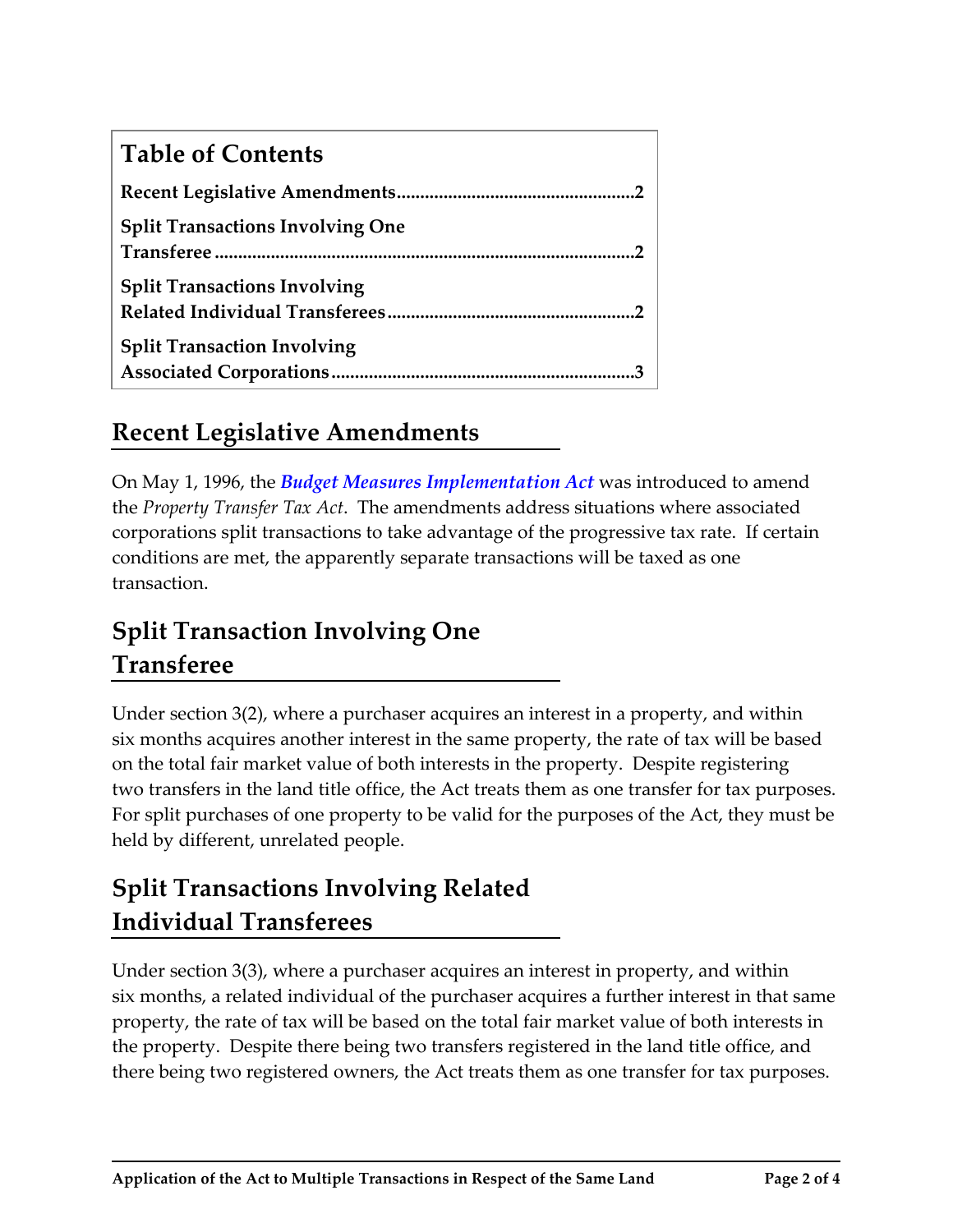#### **Related Individuals**

This section uses the term, related individual, which has a specific meaning in the Act. Only persons who are vertically related or is a spouse to the first purchaser will be considered a related individual.

Examples of people who are vertically related to the purchaser would be his mother, father, grandmother, grandfather, child, mother-in-law and grandfather-in-law. So, if the second purchaser was the first purchaser's mother, the two transactions would be treated as one.

Examples of people who are not vertically related to the purchaser would be his sister, brother, uncle, aunt or nephew. So, if the second purchaser was the first purchaser's sister, the two transactions would be treated separately.

#### **Liability for Tax**

Where there are two or more purchases of interests in a property, by related individuals, within six months of each other, the related purchasers will be jointly and severally liable for the taxes calculated on the combined fair market value of all the interests in the property. Joint and several liability means that the ministry may seek from all or any one or more of the purchasers, the full amount of tax due with respect to the transfers.

### **Split Transactions Involving Associated Corporations**

Under section 3(4), associated corporations splitting transfers are now treated in the same way as the Act treats related individuals when transactions are split. Where one corporation acquires an interest in property, and within six months, an associated corporation acquires a further interest in that same property, the rate of tax will be based on the total fair market value of both interests in the property. Despite there being two or more interests in the property registered in the land title office, and despite there being two registered owners, they are treated as one for tax purposes.

#### **Associated Corporations**

Like the term, related individuals, the term, associated corporation, has a specific meaning within the Act. Associated corporations are those which are associated for purposes of section 256 of the *[Income Tax Act \(](http://laws-lois.justice.gc.ca/eng/acts/i-3.3/)***Canada***)***.**